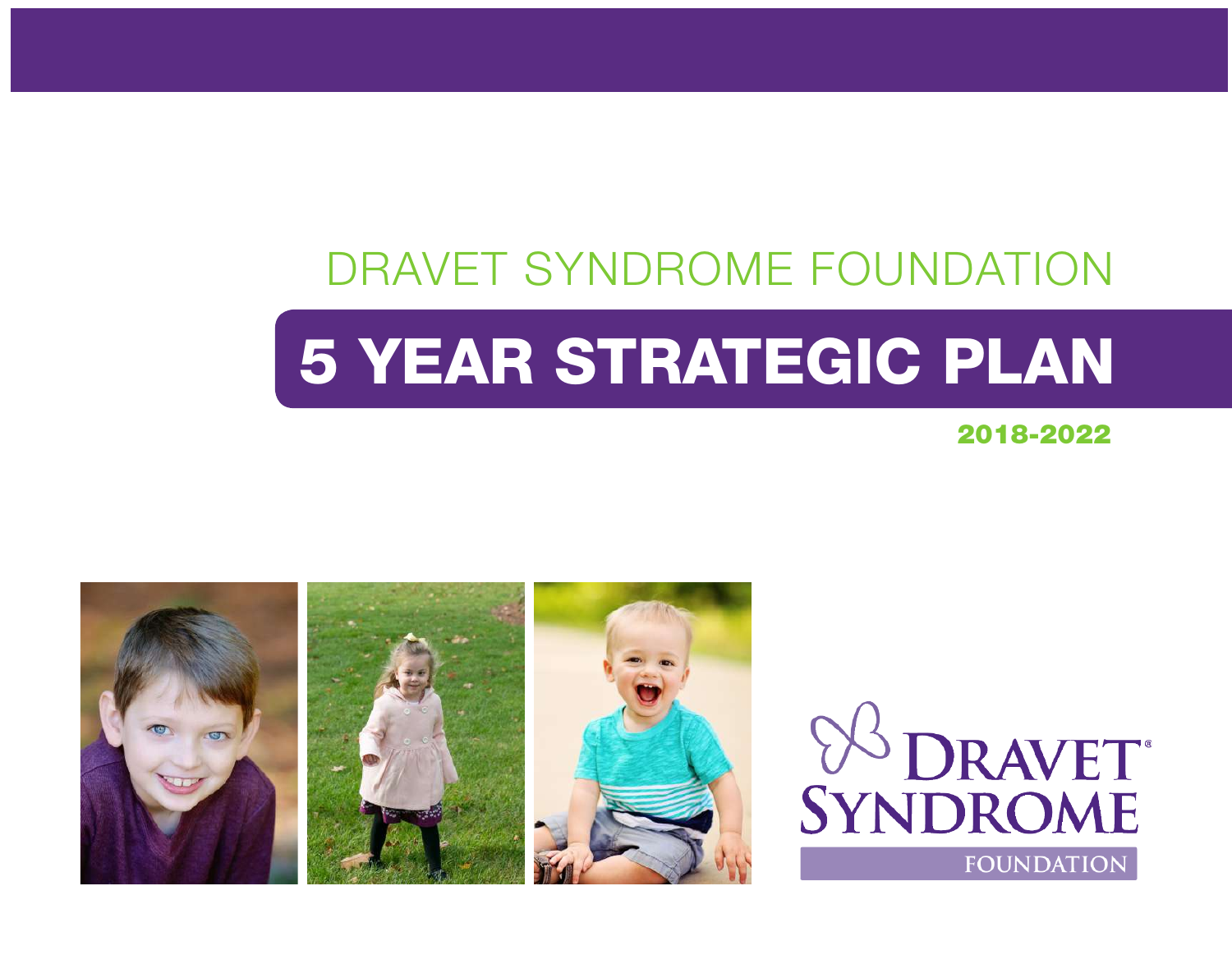## BOARD & STAFF MEMBERS

#### DSF BOARD

Nicole Villas, M ED - Board President & Scientific Director Tim Wood - Treasurer Kate Hintz - Secretary Jennifer Tischer - Bereavement & Grief Specialist Nichelle Dominguez - Marketing & Web Consultant

#### DSF STAFF

Mary Anne Meskis - Executive Director Jamie Cohen - CPA & Program Director Misty Ried - Campaign Director Wendy Fry - Parent & Caregiver Engagement Director

#### DIRECTOR EMERITI

Abby Hemani Lori O'Driscoll Amanda Renz

#### DSF SCIENTIFIC ADVISORY BOARD

Jack Parent, MD - University of Michigan (Co-Chair) Lori Isom, PHD - University of Michigan (Co-Chair) Scott Baraban, PHD - University of California, San Francisco Dennis Dlugos, MD MSCE - Children's Hospital of Philadelphia Ethan Goldberg, MD - Children's Hospital of Philadelphia Sookyong Koh, MD PHD - Emory University Heather Mefford, MD PHD - University of Washington Miriam Meisler, PHD - University of Michigan Ingrid Scheffer, PHD - University of Melbourne

#### DSF MEDICAL ADVISORY BOARD

Linda Laux, MD - Lurie Children's Hospital (Chair) Kelly Knupp, MD MSCS - Children's Hospital of Colorado Ian Miller, MD - Nicklaus Children's Hospital Joseph Sullivan, MD - University of California, San Francisco Elaine Wirrell, MD - Mayo Clinic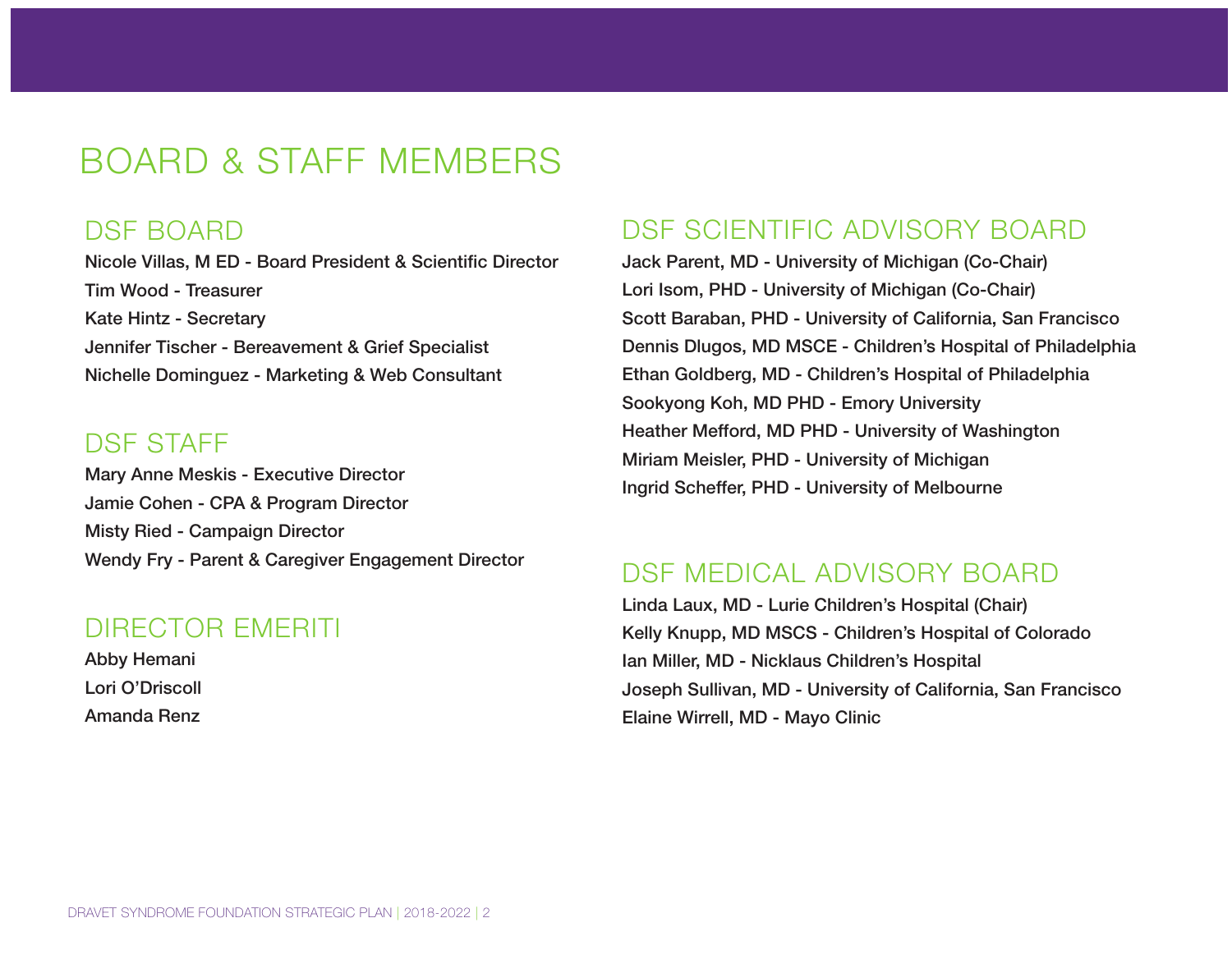#### WELCOME

The Dravet Syndrome Foundation (DSF) was founded in 2009 when a few parents came together who were anxious to see research for Dravet syndrome (DS) that would improve the outcomes for their own children. When this group learned that the governmental funding available for epilepsy research in general was limited, they knew for a rare disease like DS the efforts would need to be parent-driven.

I have had the honor of being one of the founding members of DSF, and over the years I have had the privilege to see first-hand the many accomplishments that our community has achieved in a relatively short time. By offering research grants for Dravetspecific research with a novel approach, we can help move researchers and the medical community forward to find better treatments and a cure for Dravet syndrome and related epilepsies. Through advocacy, education, and support, we can assure caregivers and medical professionals understand this complex disorder and that patients are receiving the highest quality of care.

Whether you attend or sponsor an event, complete a survey, participate in our registry, volunteer your talents, host a fundraiser, or offer advice or support to another parent who is struggling – those are all things that make our community stronger and help propel our mission forward. Our community members, supporters, clinicians, researchers, other nonprofit organizations, and industry partners are all essential collaborators in achieving our vision and mission. DSF exists and continues to gain momentum in the fight against DS because of each of you and the important role you each play.

Rather than feeling hopeless, I want you to better understand the work DSF is doing, our plans for the future, and how you can play a role and feel empowered. We truly are a powerful group when we work together and we have the ability to make great change. Thank you for being a part of that change and working with DSF towards a better future for all of those with DS.

*Mary Anne Meskis* 

Executive Director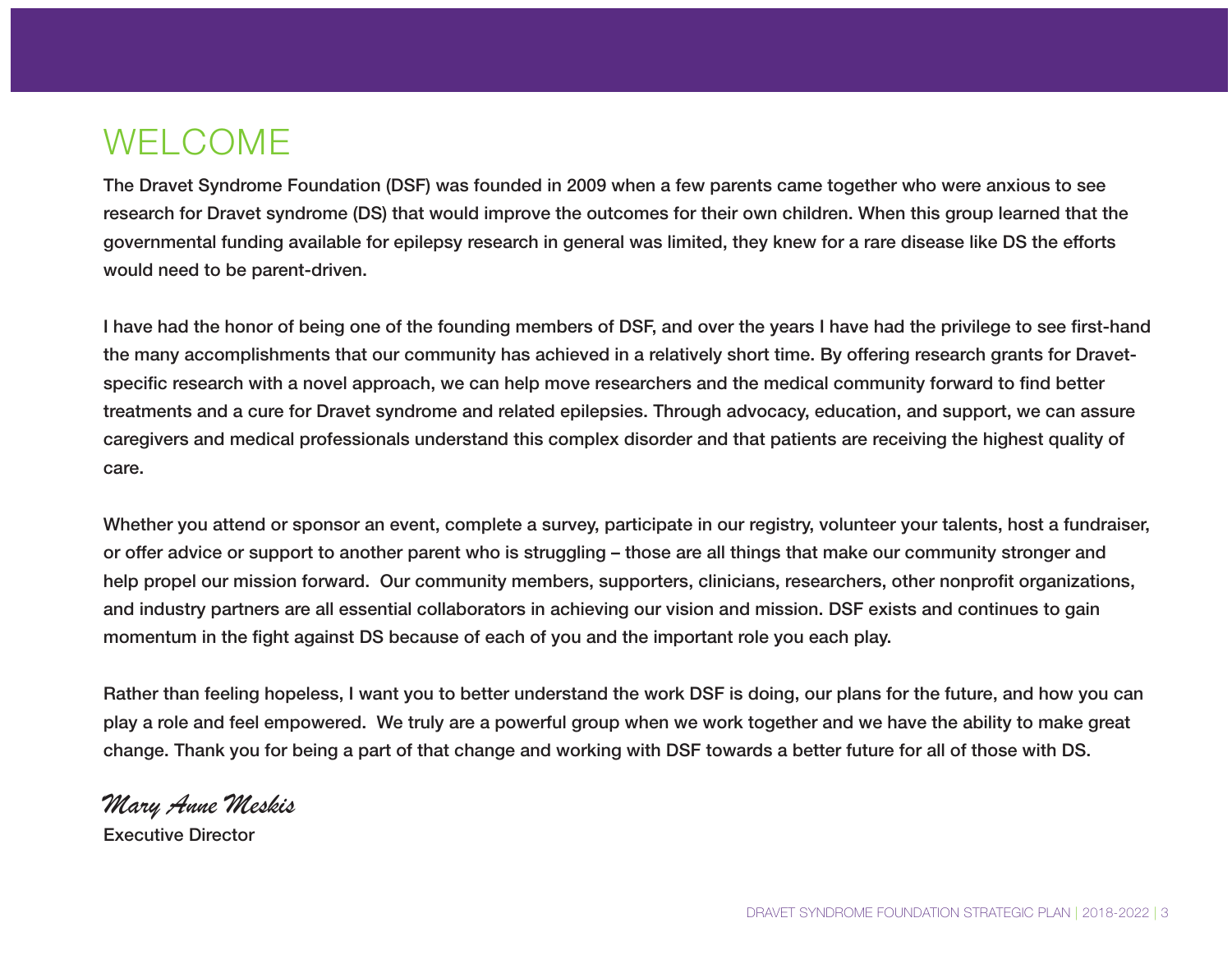## LOOKING AHEAD

Much has changed in the field of Dravet syndrome (DS) since the inception of the Dravet Syndrome Foundation (DSF) in 2009. The purpose of this strategic plan is to articulate where we are today and the long-range direction and priorities for DSF. The content for our strategic plan was derived by examining the DS landscape. We listened to a broad range of input from key stakeholders within our community regarding current community priorities, emerging needs, and organizational strengths and vulnerabilities.

The objectives and strategies described in this plan have been reviewed and approved by our Board of Directors, Scientific Advisory Board, and Medical Advisory Board. These strategies will guide DSF's efforts and investments over the next five years and will balance our current and future needs.

| <b>Dravet Syndrome</b>      | 5         |
|-----------------------------|-----------|
| Achievements                | 6         |
| <b>Research Overview</b>    | հ-7       |
| Awareness & Education       | 8         |
| Support & Advocacy          | 9         |
| <b>Strategic Objectives</b> | $10 - 14$ |
| Research Plan               | 15-18     |
| <b>Next Steps</b>           | 19        |







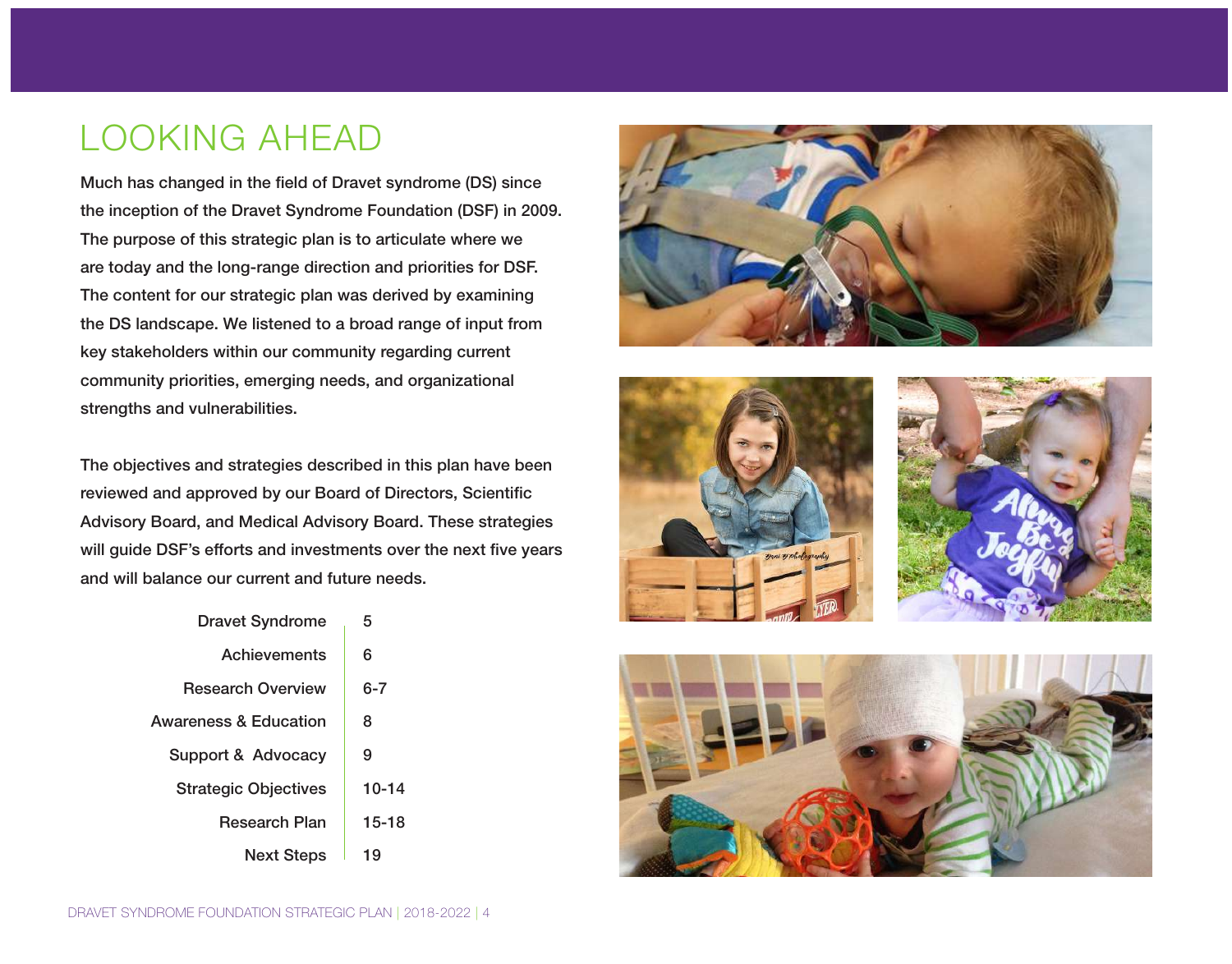#### DRAVET SYNDROME

#### OUR MISSION

The mission of Dravet Syndrome Foundation (DSF) is to aggressively raise research funds for Dravet syndrome and related epilepsies; to increase awareness of these catastrophic conditions; and to provide support to affected individuals and families.

#### WHAT IS DRAVET SYNDROME?

Dravet syndrome is a rare, catastrophic, lifelong form of epilepsy that begins in the first year of life, with frequent and/or prolonged seizures. It affects 1:15,700 individuals, 80% of whom have a mutation in their SCN1A gene. While seizures persist, other comorbidities such as developmental delay and abnormal EEGs are often not evident until the 2nd or 3rd year of life. Common issues associated with DS include:

Prolonged and/or frequent seizures Behavioral & developmental delays Movement & balance issues Orthopedic conditions Delayed language & speech issues Growth & nutrition issues Sleeping difficulties Chronic infections



Patients with DS face a 15-20% mortality rate due to SUDEP (Sudden Unexplained Death in Epilepsy), prolonged seizures, seizure-related accidents (such as drowning), and infections.

Current treatment options are limited, and the constant care required for someone suffering from Dravet syndrome can severely impact the patient's and the family's quality of life. Receiving a diagnosis of DS can be overwhelming and leaves families with many unanswered questions while they adjust to the many needs of their loved one. Because DS is a rare disease, many medical professionals are not as familiar with the disease, leaving families to learn all they can to assure their child is receiving the best care.

Life with Dravet syndrome is difficult. Research for a cure offers patients and families hope for a better quality of life for their loved ones.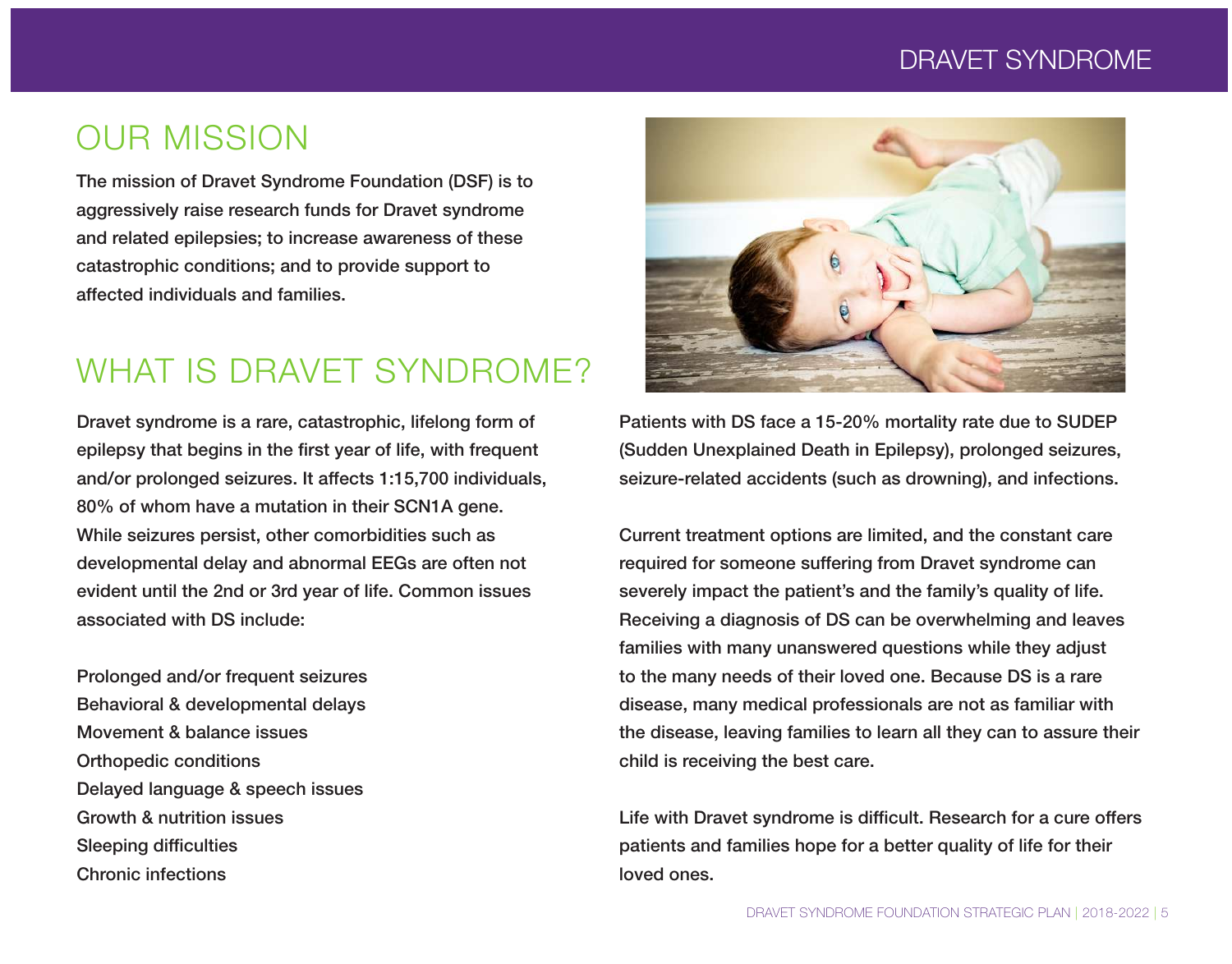### ACHIEVEMENTS

Since our inception, Dravet Syndrome Foundation has made significant strides in uniting the Dravet community and funding research. From 2010-2017, DSF granted awards totaling more than \$3.6M for Dravet-specific research grants and postdoctoral fellowship awards. By uniting our patient community and supporting initial stage research, we have brought Dravet syndrome to the forefront - increasing interest among researchers, expanding funding mechanisms, and broadening the research community.

| <b>RESEARCH</b>                            | <b>AWARENESS &amp; SUPPORT</b>               |
|--------------------------------------------|----------------------------------------------|
| Over \$3.6M in Research Grants             | 3 Biennial Family & Professional Conferences |
| 8 Research Roundtables                     | \$140K in Patient Assistance Grants          |
| <b>North American Care Consensus</b>       | <b>DSF Family Network</b>                    |
| <b>Clinical Research Award Established</b> | Day of Dravet Regional Workshops             |

#### RESEARCH OVERVIEW

In the US, most biomedical research is funded through the National Institutes of Health (NIH), which awards large grants of \$100K-\$400K per project per year to highly qualified researchers. Epilepsy has traditionally been underfunded, receiving just one-quarter of the research dollars awarded to breast cancer, despite a similar incidence. As a rare form of epilepsy, DS projects received just \$6.3M from the NIH between 2002 and 2009 before DSF was founded, and only about 30 studies were published.

When DSF began awarding research grants of \$50K-\$150K in 2010 in the hopes of drawing researchers into DS and establishing dedicated laboratories throughout the US, interest in DS grew exponentially. From 2010-2017, the NIH spent \$44.6M on DS research, an increase of 600%, and over 300 studies were published on DS. Six of the nineteen researchers in whom DSF invested in between 2010 and 2015 later applied for and received large NIH grants, representing a 32% rate of return.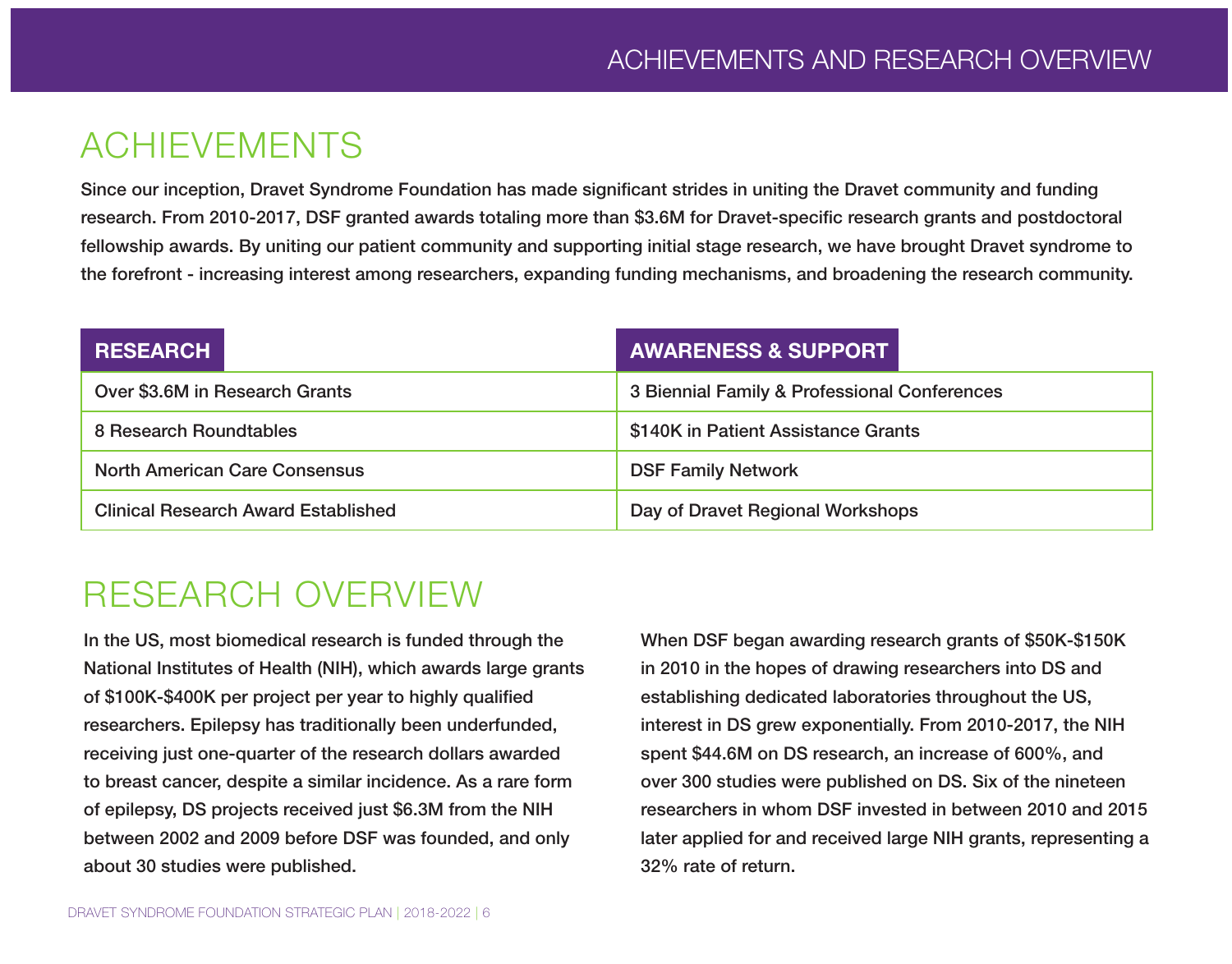#### RESEARCH OVERVIEW CONTINUED

DSF's strategic \$3.6M investment has broadened the research community, increased DS's importance under other funding mechanisms, and has had lasting impact that sustains research growth.

DSF has hosted 8 annual Research Roundtables, which bring together researchers, clinicians, geneticists and other professionals with a strong interest in DS and epilepsy for an evening of presentations, group discussion, and brainstorming about where research needs to go to advance knowledge toward a cure. What started as a meeting of approximately 30 researchers has grown to almost 150 attendees in 2017.

These Roundtables, led by DSF's highly esteemed Scientific Advisory Board, have been extremely successful in drawing top scientists and clinicians into the fold, allowing DS to be at the forefront of conversations about epilepsy research throughout the year. They have also allowed DSF the opportunity to establish a Research Roadmap to guide us in funding research projects that address the critical challenges of the syndrome and which will offer the most promising breakthroughs at the fastest pace.

| <b>RESEARCH AREA</b>                                | \$USD       |
|-----------------------------------------------------|-------------|
| <b>SUDEP (Sudden Unexplained Death in Epilepsy)</b> | \$300,000   |
| <b>Gene Therapy</b>                                 | \$703,000   |
| Drug Discovery, Screening or Treatment              | \$1,063,000 |
| <b>Genetics</b>                                     | \$714,000   |
| Epidemiology                                        | \$273,000   |
| <b>Neuronal Network</b>                             | \$345,000   |
| Other                                               | \$300,000   |
| <b>Total</b>                                        | \$3,698,000 |

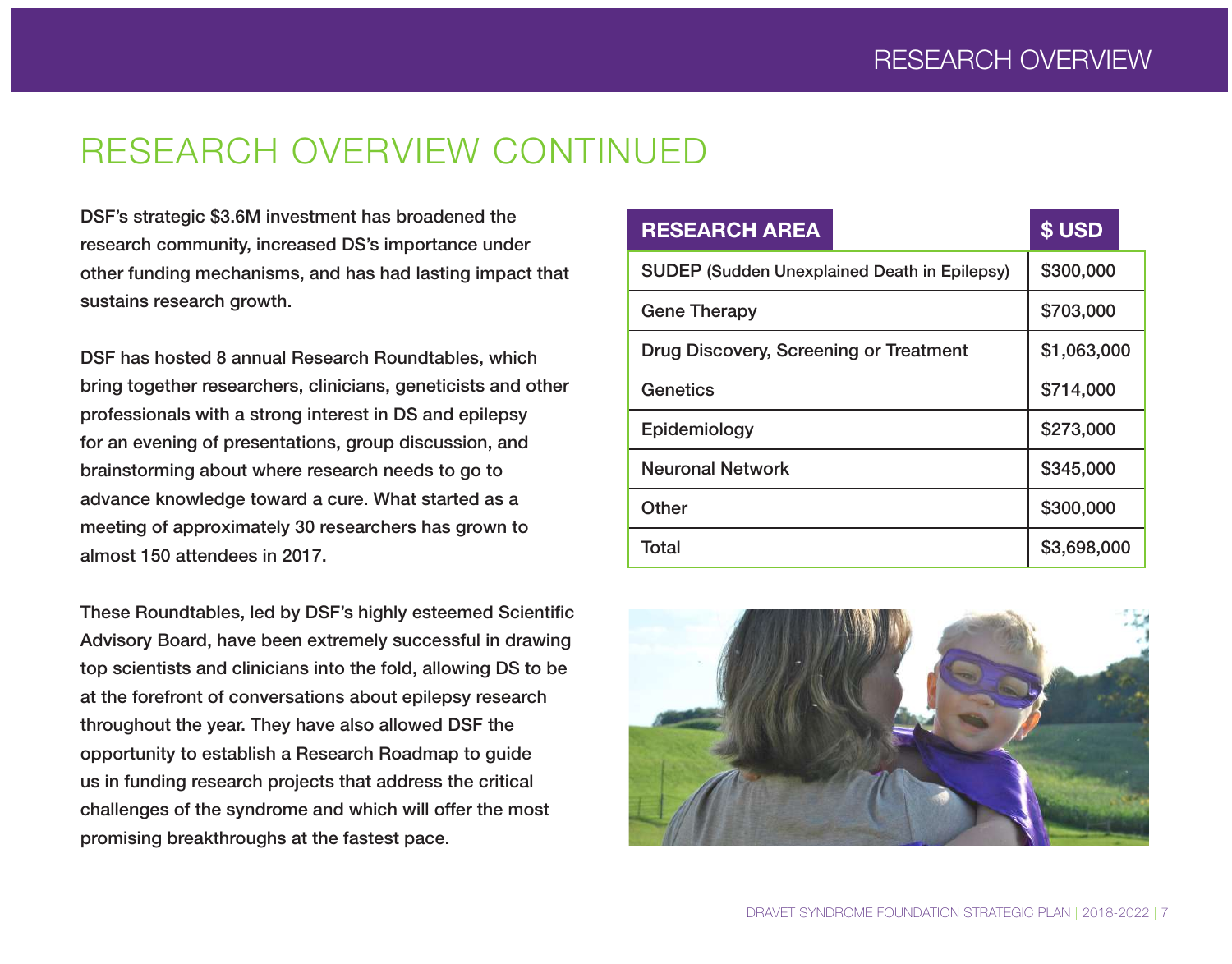#### AWARENESS & EDUCATION

In 2012 DSF expanded our mission statement by adding "to increase awareness of these catastrophic conditions" with the hopes of providing all professionals with the information needed for a time-sensitive diagnosis amongst children, adults, and populations not served by large centers with expertise in Dravet syndrome. Awareness began with the first online Facebook Support Group, which has grown from about 100 members in 2009 to over 2,000 members in 2018.

Education, a key component for a well-organized patient community that is actively engaged in collaboration with clinicians, has been an underlying theme of many of DSF's programs. Our biennial conferences focus on families and professionals. We offer education for professionals through Continuing Medical Education (CME) sessions, ensuring accurate and timely diagnosis, standard of care, and new treatment options. For families, we offer a series of caregiver-relevant presentations covering topics such as educational plans, clinical trial participation, avoidance of seizure triggers, and understanding the pathophysiology of DS.

Our conferences take place in even-numbered years, with our 1st conference in Illinois in 2014; the 2nd conference in Florida in 2016; and our 3rd conference in Colorado in 2018.



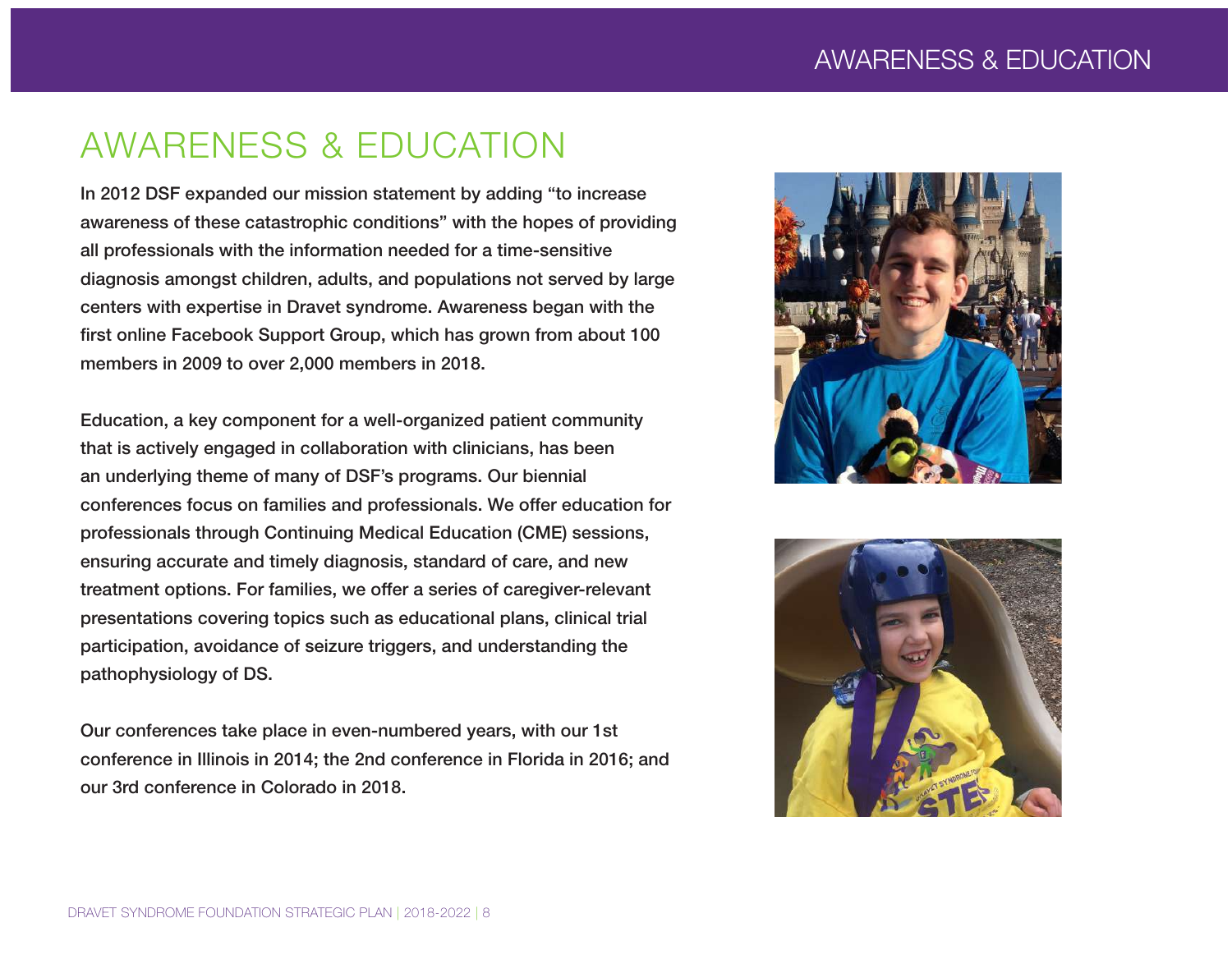#### SUPPORT & ADVOCACY

DSF provides support and advocacy to families through several programs. Our Patient Assistance Grant (PAG) program has awarded over \$140K to families for medical and educational equipment not covered by traditional insurance plans, including iPads for communication; adaptive strollers/wheelchairs for ambulation; cooling vests to help with temperature regulation; and specialized glasses to help with photosensitivity. In 2017, thanks to a generous independent sponsorship, DSF was able to establish a separate fund to assist families recovering from natural disasters such as hurricanes, fires, and flooding.

In 2016, DSF implemented the DSF Family Network, which allows families to come together for mutual support and information-sharing. This family-centered and familydriven network is divided into 5 regional groups with Family Ambassadors assigned to each group to facilitate networking, support, and awareness to newly diagnosed and veteran members seeking information about particular topics.



In 2017, DSF hosted it's first series of annual Day of Dravet workshops in each of the 5 DSF Family Network regions across the US. These events brought education about Dravet syndrome, comorbidities, patient-centered outcomes research, and caregiver stress to families unable to travel to the biennial conferences.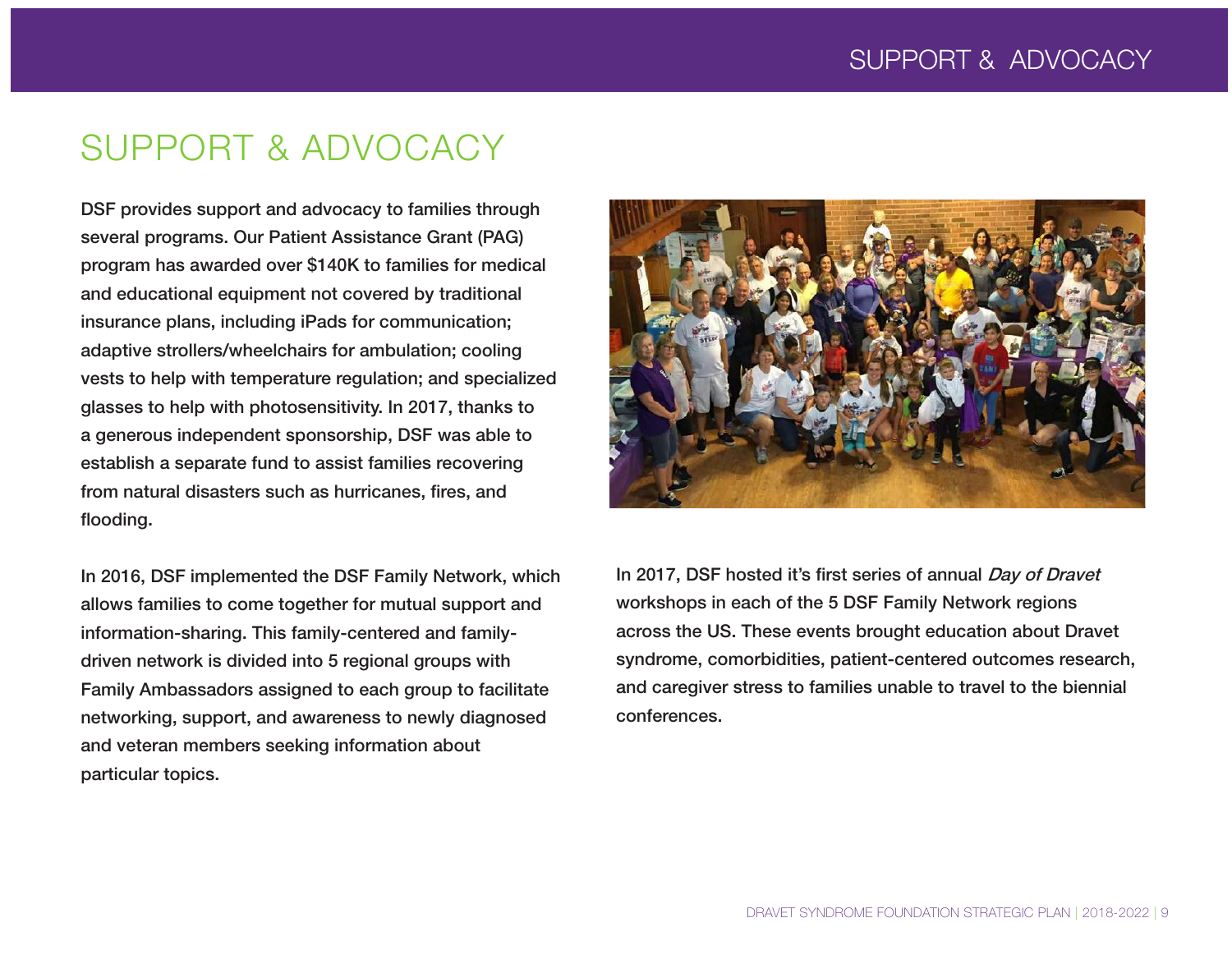#### STRATEGIC OBJECTIVES

Dravet Syndrome Foundation has developed four strategies with associated objectives. Our strategic plan includes resource plans, timelines, and measurable outcomes. Our strategic drivers are the guiding force behind our five year plan and each category is critical in shaping the future and direction of DSF and advancing our mission.

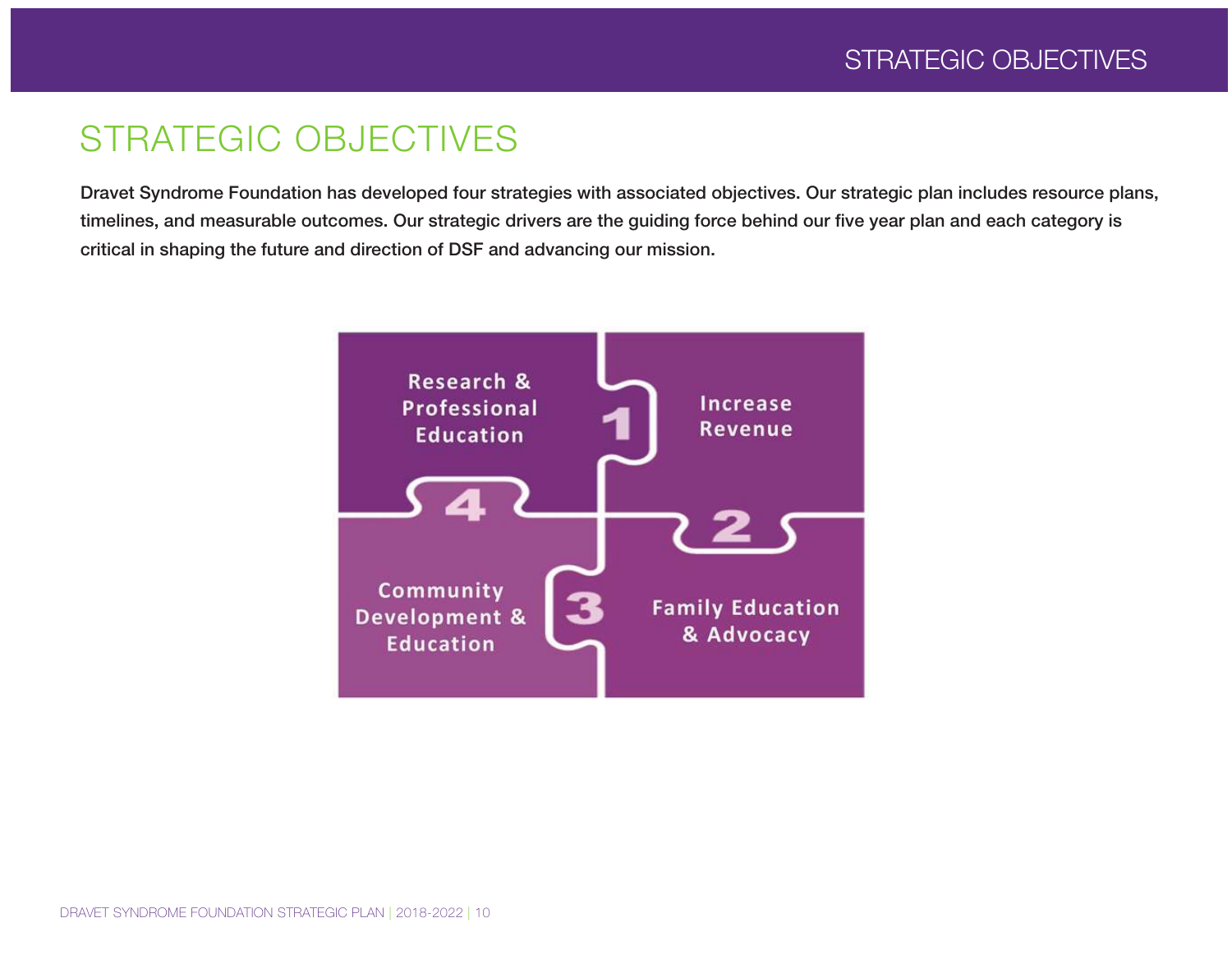## RESEARCH AND PROFESSIONAL EDUCATION

Through collaboration and communication with our research community, we can improve the timeline for better treatments and a cure. By supporting opportunities that allow for greater education on Dravet syndrome throughout the healthcare system, we can increase diagnosis and assure the best quality of care.

| <b>GOALS</b>                                                                                       | <b>STRATEGIES</b>                                                                                                                                                                                                                                                                                                                                                                                                                  |
|----------------------------------------------------------------------------------------------------|------------------------------------------------------------------------------------------------------------------------------------------------------------------------------------------------------------------------------------------------------------------------------------------------------------------------------------------------------------------------------------------------------------------------------------|
| Announce one or more funding<br>opportunities per year that help build<br>the field of DS research | • Increase funding and support of basic science and clinical research, through a coordinated funding strategy<br>• Increase number of qualified research grant and postdoctoral fellowship applications                                                                                                                                                                                                                            |
| Continued refinement of DSF's Research<br>Roadmap                                                  | • Identify high priority areas for focused research<br>• Outline advances in the field of DS<br>• Track non-DSF funded research to identify funding gaps                                                                                                                                                                                                                                                                           |
| Improve communication and collaboration<br>between researchers in the field of DS<br>research      | • Host our annual Research Roundtable meeting<br>• Host a biennial Research Meeting specific to DS and associated sodium channelopathies<br>• Partner with institutions to create alliances to accelerate research, increase diagnosis and improve<br>treatment options<br>• Influence DS research and stimulate new ideas and projects through ongoing communications with our<br>scientific community                            |
| Assure ready availability of professional<br>educational resources                                 | • House recorded presentations from our biennial conferences on our website<br>• Develop webinars on topics such as diagnosis, management, and adult transition of care<br>• Exhibit at one or more professional conferences per year (such as the American Epilepsy Society Meeting)<br>• Increase knowledge of clinical care best practices through distribution of the North American Treatment<br><b>Consensus information</b> |
| <b>DS Natural History Study</b>                                                                    | • Collaborate with professionals in the development of a Natural History Study<br>• Encourage and support patient enrollment                                                                                                                                                                                                                                                                                                       |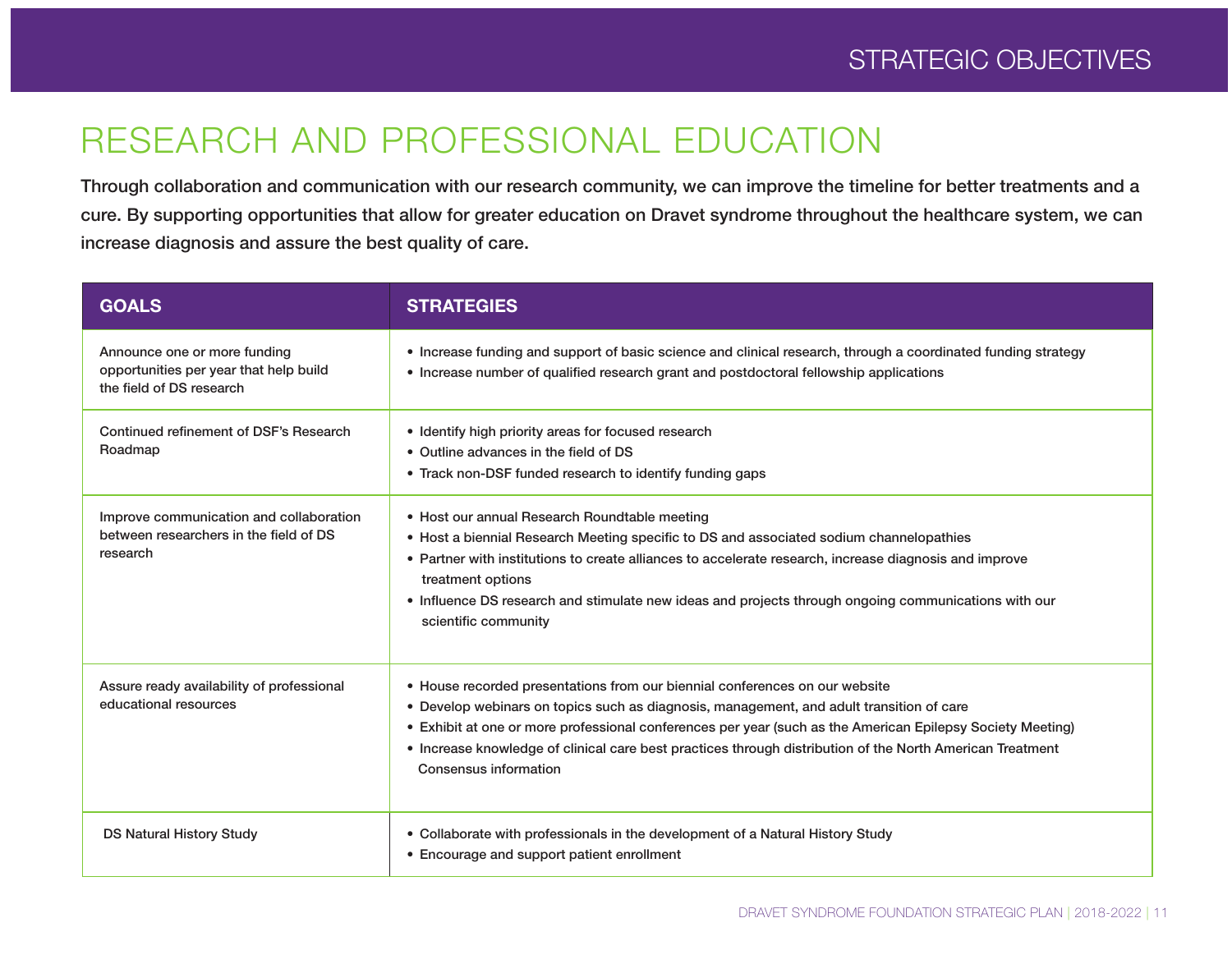## INCREASE REVENUE TO SUPPORT OUR PROGRAMS

Funding growth is challenging, particularly for a rare disease nonprofit. By increasing and diversifying our revenue streams we can ensure we have a sustainable operating model that meets the demands of our continuously growing community, and guarantee our success and longevity.

| <b>GOALS</b>                                                                                                                | <b>STRATEGIES</b>                                                                                                                                                                                                             |
|-----------------------------------------------------------------------------------------------------------------------------|-------------------------------------------------------------------------------------------------------------------------------------------------------------------------------------------------------------------------------|
| Maintain, manage, and increase funds raised<br>through our existing fundraising programs                                    | • Continue engagement through peer-to-peer fundraising opportunities<br>• Increase funds donated by major investors<br>• Increase industry and corporate support                                                              |
| Increase fundraising programs and opportunities<br>while engaging our community stakeholders and<br>their extended networks | • Establish an Endowment Fund that will generate an ongoing stream of revenue<br>• Develop a Planned Giving program<br>• Develop new fundraising programs and increase events to make fundraising easier for our constituents |



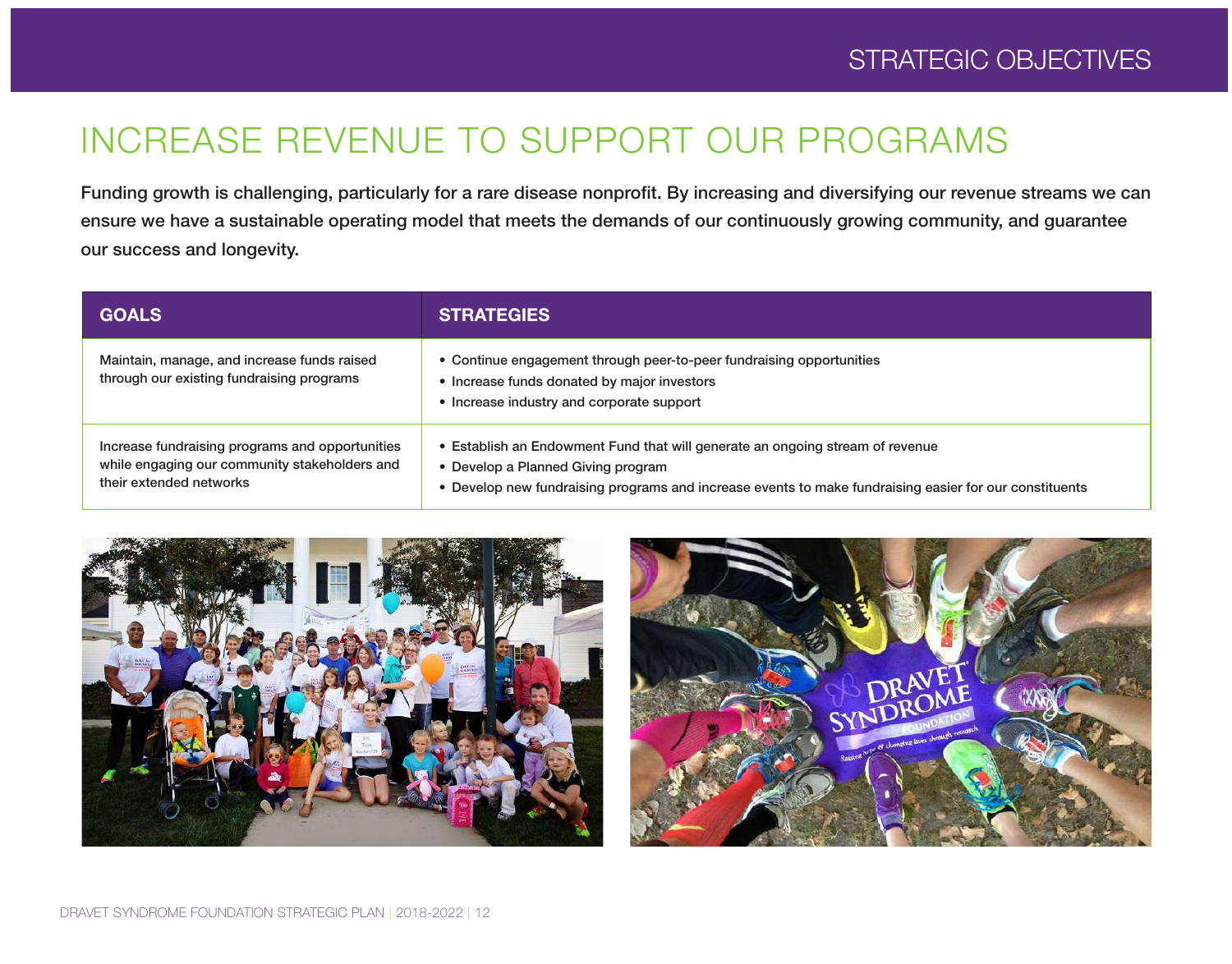#### EXPAND FAMILY EDUCATION & ADVOCACY

We will continue to support patients and families with disease education and advocacy needs through maintenance and expansion of patient resources, as well as family-to-family support.

| <b>GOALS</b>                                                                                                                           | <b>STRATEGIES</b>                                                                                                                                                                                                                                                                                                               |
|----------------------------------------------------------------------------------------------------------------------------------------|---------------------------------------------------------------------------------------------------------------------------------------------------------------------------------------------------------------------------------------------------------------------------------------------------------------------------------|
| Provide readily available tools and resources to<br>improve patient access of care                                                     | • Supply educational downloadable pdfs on our website<br>• Make printed brochures available on request<br>• Increase the number of physicians listed on our website on the Find a Doctor page                                                                                                                                   |
| Empower our community through the<br>development of new tools and resources                                                            | • Develop and distribute surveys to respond to evolving issues and emerging needs<br>• Identify common patient and family needs to provide direction for our program priorities<br>• Strengthen our relationship with the growing Dravet adult population and their families to include their voice<br>in our program evolution |
| Engage and advocate, when appropriate, on<br>behalf of legislative solutions that directly benefit<br>or impact our patient population | • Inform the community about legislative changes that directly affect them (such as social service benefits)<br>• Partner with other advocacy organizations by representing the unique voice of the DS community regarding<br>the impacts of national and state legislation                                                     |
| Increase our in-person initiatives to allow families<br>to connect with and support one another                                        | • Continue to host our biennial conferences<br>• Increase <i>Day of Dravet</i> regional workshops and familly gatherings<br>• Increase membership of our private online support groups                                                                                                                                          |
| Expand our DSF Family Network and Family<br>Ambassador Program                                                                         | • Provide annual training for family ambassadors that will give them the skills and tools to build relationships<br>with families and potential supporters<br>• Continue community outreach to connect families regionally                                                                                                      |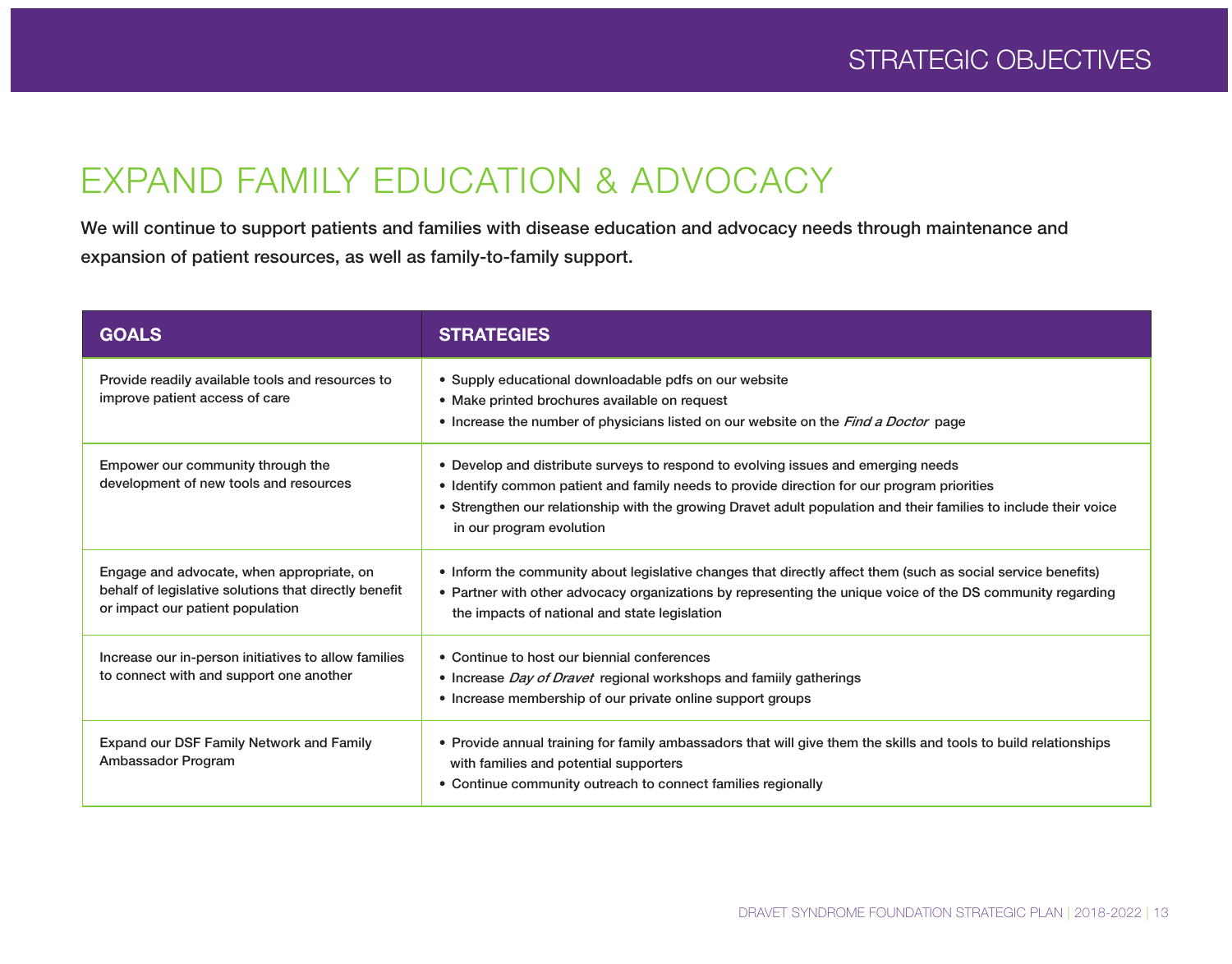#### ENHANCE COMMUNITY DEVELOPMENT & COMMUNICATIONS

By increasing the leadership roles of our staff, board, volunteers, and donors we can build on current strengths through internal capabilities and resources, while strengthening our community connections. We recognize the importance of an ongoing assessment of our role within the community and the most effective use of our resources, as well as the need to continually communicate our priorities, goals, strategies and accomplishments to inform and engage our stakeholders.

| <b>GOALS</b>                                                                                                                     | <b>STRATEGIES</b>                                                                                                                                                                                                                                                                                                                                                                                                                                                                                                                                                                           |
|----------------------------------------------------------------------------------------------------------------------------------|---------------------------------------------------------------------------------------------------------------------------------------------------------------------------------------------------------------------------------------------------------------------------------------------------------------------------------------------------------------------------------------------------------------------------------------------------------------------------------------------------------------------------------------------------------------------------------------------|
| Maintain a solid infrastructure to support a high<br>functioning organization                                                    | • Maintain transparent and effective financial policies, procedures, budgets, and plans to continually expand the<br>organization's financial capacity to achieve its vision, mission, and strategies<br>• Continue to develop and maintain operating policies, procedures, and records to ensure responsibilities are<br>clearly communicated throughout the organization and tied to the goals and strategies of the foundation                                                                                                                                                           |
| Develop and implement a comprehensive<br>communications plan to better address the<br>needs and concerns of the Dravet community | • Increase social media presence through a coordinated plan to inspire and activate the Dravet community<br>• Develop a community messaging plan, including the use of emerging technologies, that promotes the<br>accomplishments and goals of the foundation<br>• Ensure timely and accurate dissemination of information of interest to the Dravet community<br>• Participate in rare epilepsy coalition groups and meetings to assure the voice of the Dravet community<br>is represented<br>• Identify common patient and family needs to provide direction for our program priorities |
| Acquire and retain committed board members,<br>staff and volunteers                                                              | • Actively recruit, develop and evaluate staff and volunteers who embody the foundation's vision and mission<br>• Further expand and develop our volunteer committees to allow volunteers to become more involved and serve<br>in a more strategic capacity<br>• Develop an organizational structure that reflects clear and effective leadership, advisory, staff, and volunteer<br>reporting<br>• Establish a nominating committee for recruiting and interviewing future board members                                                                                                   |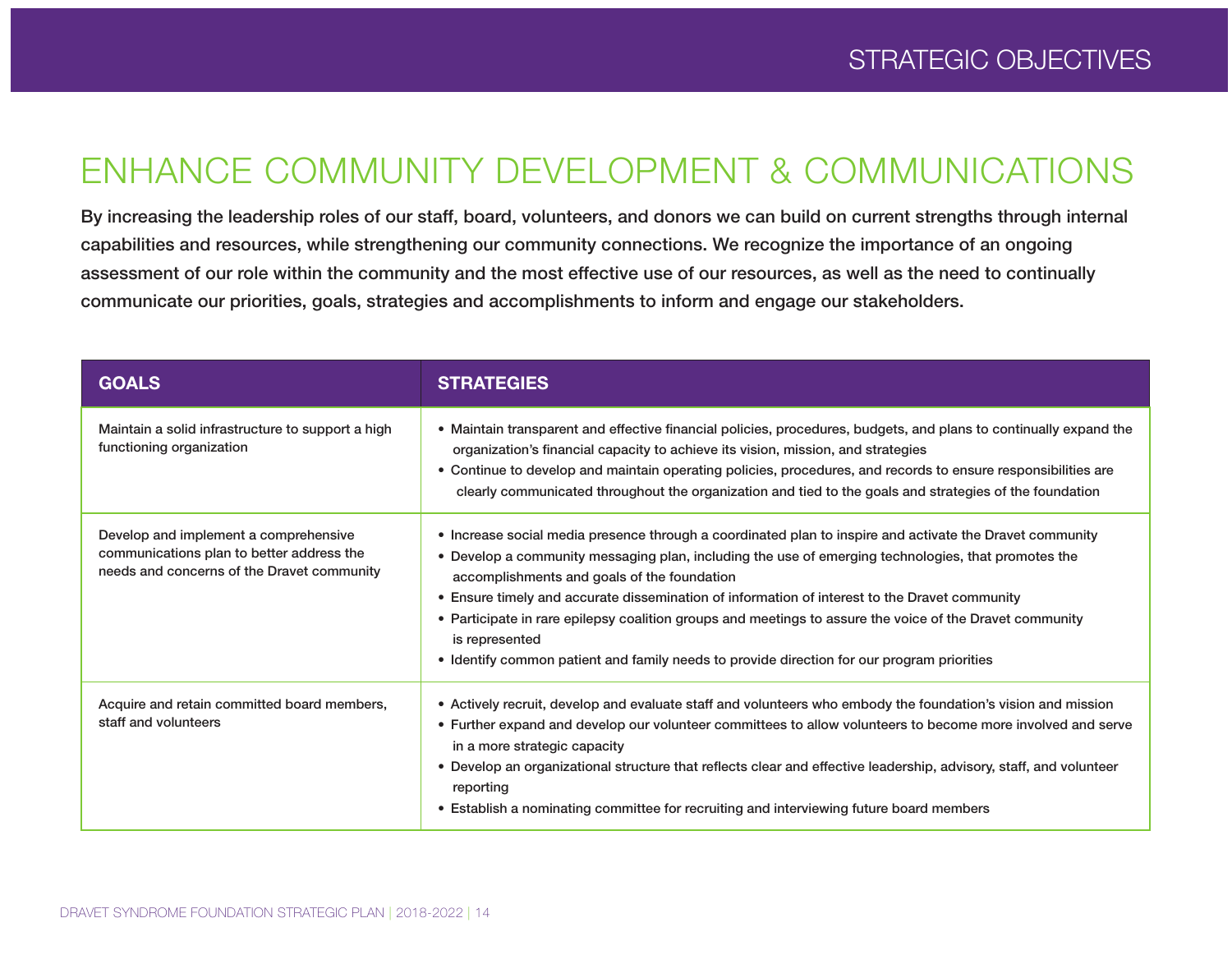#### RESEARCH PLAN

#### RESEARCH PLAN

Dravet Syndrome Foundation (DSF), with the input of our community stakeholders, has developed a strategic research plan for Dravet syndrome (DS) to accelerate the research and development of new therapies.

Our 5-year strategic plan addresses the three highest priorities for research in our community. 1) Cure 2) Treat and 3) Learn. By distributing resources among these arms, DSF will continue to balance the need for progress toward a cure with the immediate need for better treatments and new pathways toward that cure.

#### PROGRAM 1: CURE

As a disease with a distinct genetic cause, Dravet syndrome seems well-positioned for a cure based upon gene therapy or related treatments that modulate gene expression. Caregivers recognize that a cure will target the underlying problem rather than simply treat seizures, and progress of gene therapy in other disorders is exciting. However, this will be a long-term investment for Dravet syndrome. Research has shown that treating the genetic mutation - which occurs in every cell of the patient's body but causes the most dysfunction in the inhibitory interneurons nestled in the brain, away from the bloodstream - is more difficult in Dravet syndrome than in other genetic disorders. DSF is committed to overcoming thesebarriers from the ground up, beginning with



investigating whether increased SCN1A reverses the course of DS or alleviates symptoms. Potential cures or curative treatments for DS may involve:

- One-time gene therapy treatments, in which the mutated gene is corrected in the proper neurons
- Upregulation of the healthy copy of *SCN1A* or its transcripts to overcome haploinsufficiency caused by the mutated copy
- Altered regulation of other genes that compensate for the defective gene, such as other sodium channel isoforms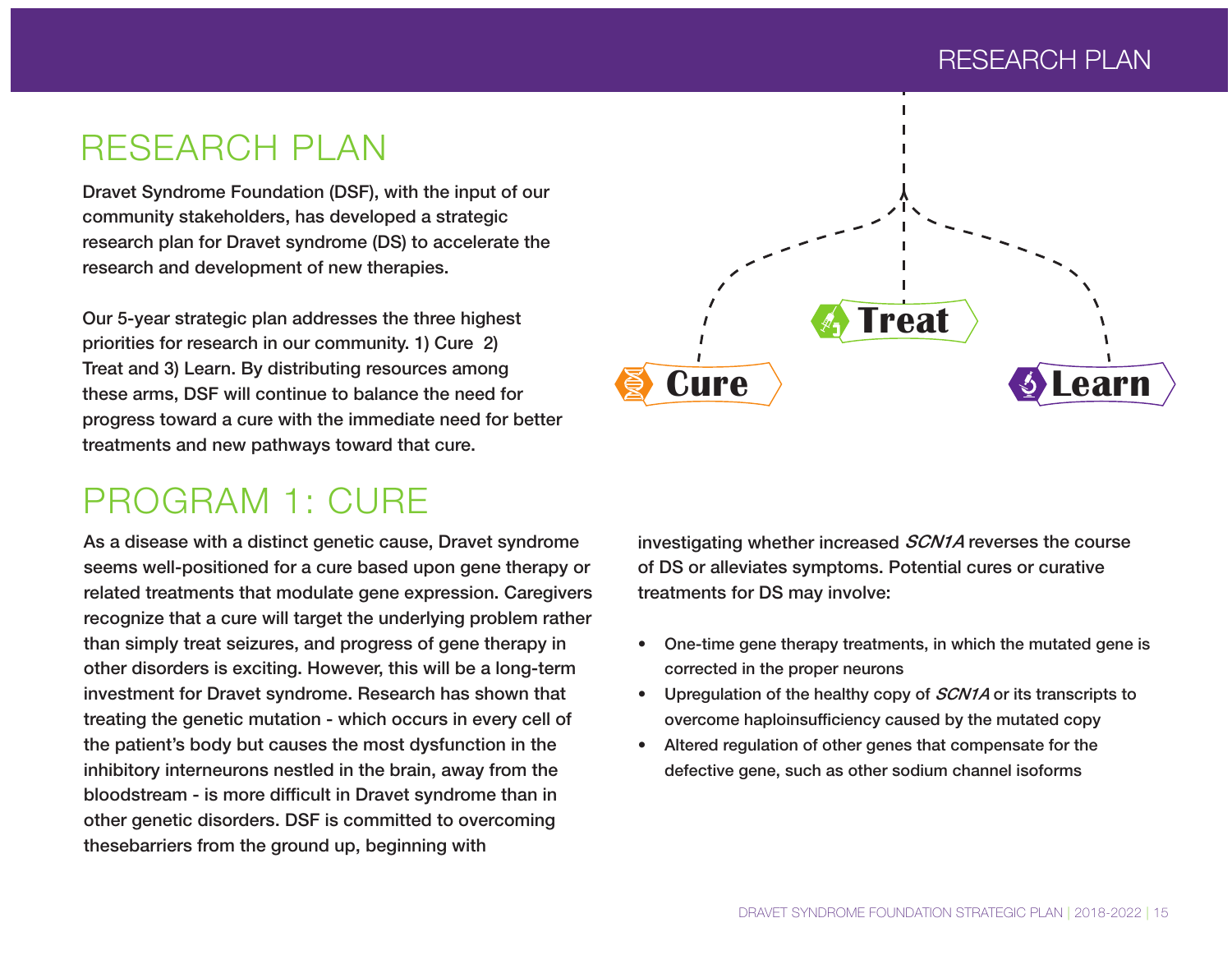#### PROGRAM 2: TREAT

Patients need better treatments for their condition now, long before a cure is developed. Traditional anti-seizure medications and treatments have proven unsuccessful in controlling all seizures and reducing comorbidities in DS. DSF is committed to investing in drug discovery, nonpharmaceutical company-sponsored clinical trial support, and research on treating the comorbidities associated with DS.

DSF will continue to help advance research to develop new treatments and improve the health and overall well-being of those with DS. With support from our community, we have played an instrumental role in advancing the field of DS by directly supporting research while encouraging and facilitating collaboration; collaborating with pharmaceutical companies; and developing a research-ready community.



## PROGRAM 3: LEARN

Our current understanding of Dravet syndrome is light years ahead of where it was when SCN1A was first associated with DS in 2001. With every expansion of knowledge comes the potential for new pathways for treatment and a cure, and it is this potential that strengthens DSF's commitment to supporting Dravet syndrome basic science. Recent examples of the role basic science plays include the discovery of the effects of 5-HT receptors on DS (which have led to two Orphan Drugs, one of which has been designated as a Breakthrough Treatment), as well as the connection between cardiorespiratory failure and SUDEP (Sudden Unexplained Death in Epilepsy). Basic science has the power to arm researchers with preliminary data and preclinical evidence needed for pursuing larger grants from other agencies. This learning can be accomplished through several avenues including the use of:

- Traditional mouse models
- Alternative animal models such as zebrafish and drosophila (fruit fly) models
- Induced pluripotent stem cell (iPSC) models
- In vitro organoids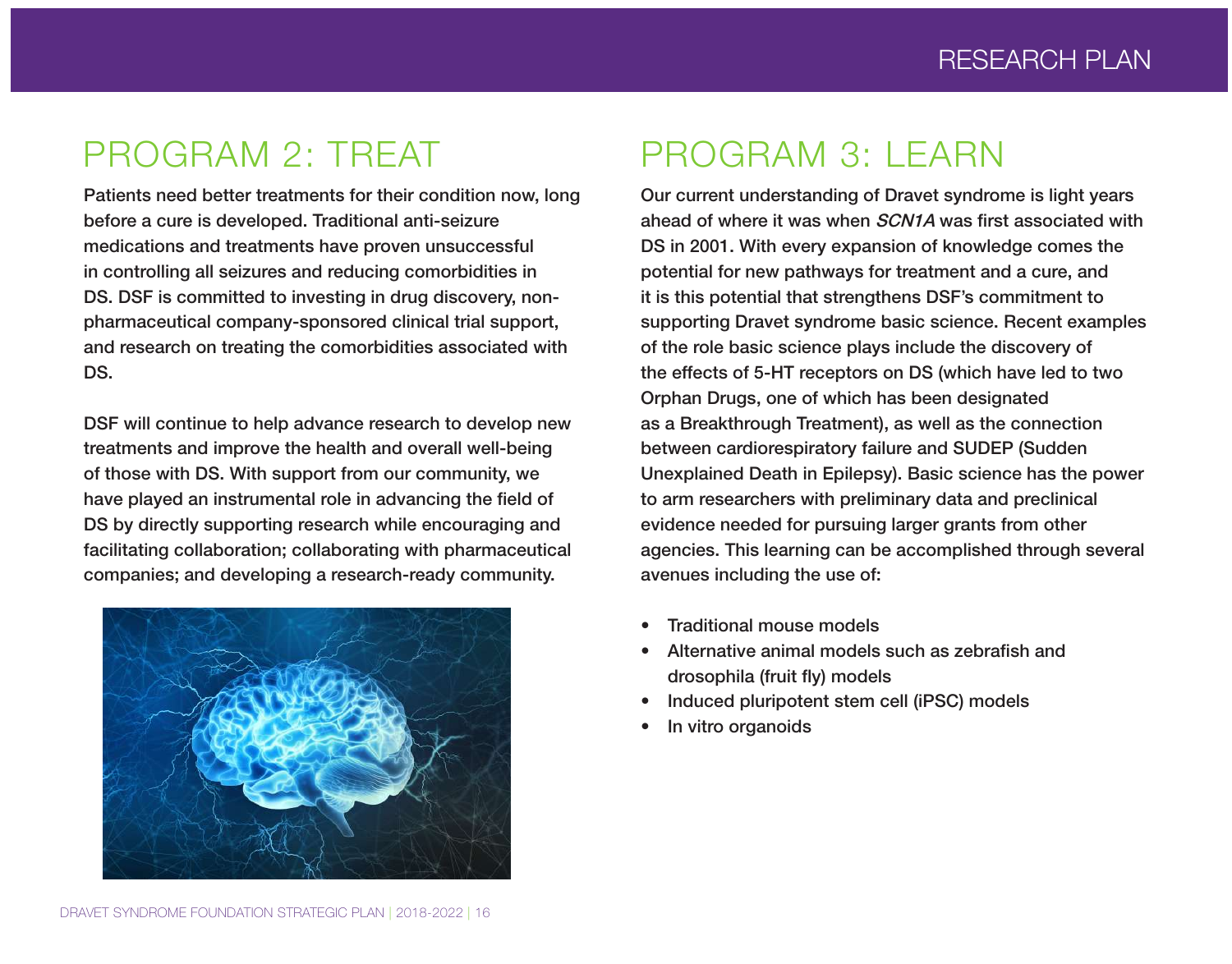## SHORT TERM GOALS (1-2 YEARS)

Maximize opportunities to address immediate needs

| <b>CURE</b>                                                                                                                                                                                                                                                                                                                                                                                                                    | <b>TREAT</b>                                                                                                                                                                                                                                                                                                                          | <b>LEARN</b>                                                                                                                                                                                                                                                                               |
|--------------------------------------------------------------------------------------------------------------------------------------------------------------------------------------------------------------------------------------------------------------------------------------------------------------------------------------------------------------------------------------------------------------------------------|---------------------------------------------------------------------------------------------------------------------------------------------------------------------------------------------------------------------------------------------------------------------------------------------------------------------------------------|--------------------------------------------------------------------------------------------------------------------------------------------------------------------------------------------------------------------------------------------------------------------------------------------|
| Discover the effects of<br>therapeutically increasing<br>SCN1A expression on<br>symptoms and disease<br>course<br>Determine whether targeting<br>$\bullet$<br>specific interneurons is<br>necessary<br>If necessary, investigate<br>$\bullet$<br>mechanisms for specifically<br>targeting interneurons for<br>increasing <i>SCN1A</i> expression<br>Investigate viruses with<br>$\bullet$<br>interneuron-specific<br>promoters | <b>Establish a Clinical</b><br><b>Research Award</b><br>Work towards establishing an<br>$\bullet$<br>ICD-10 code specific to DS<br>Prepare the patient<br>$\bullet$<br>community for involvement in<br>research<br>Identify and describe the<br>$\bullet$<br>natural history of DS against<br>which new treatments can be<br>measured | • Support organoid and other<br>models of DS<br>• Explore mechanisms related to<br><b>SUDEP</b> including breathing<br>• Identify and describe the<br>natural history of DS<br>• Continue research on the<br>mechanisms of DS and<br>identification of potential<br>pathways for treatment |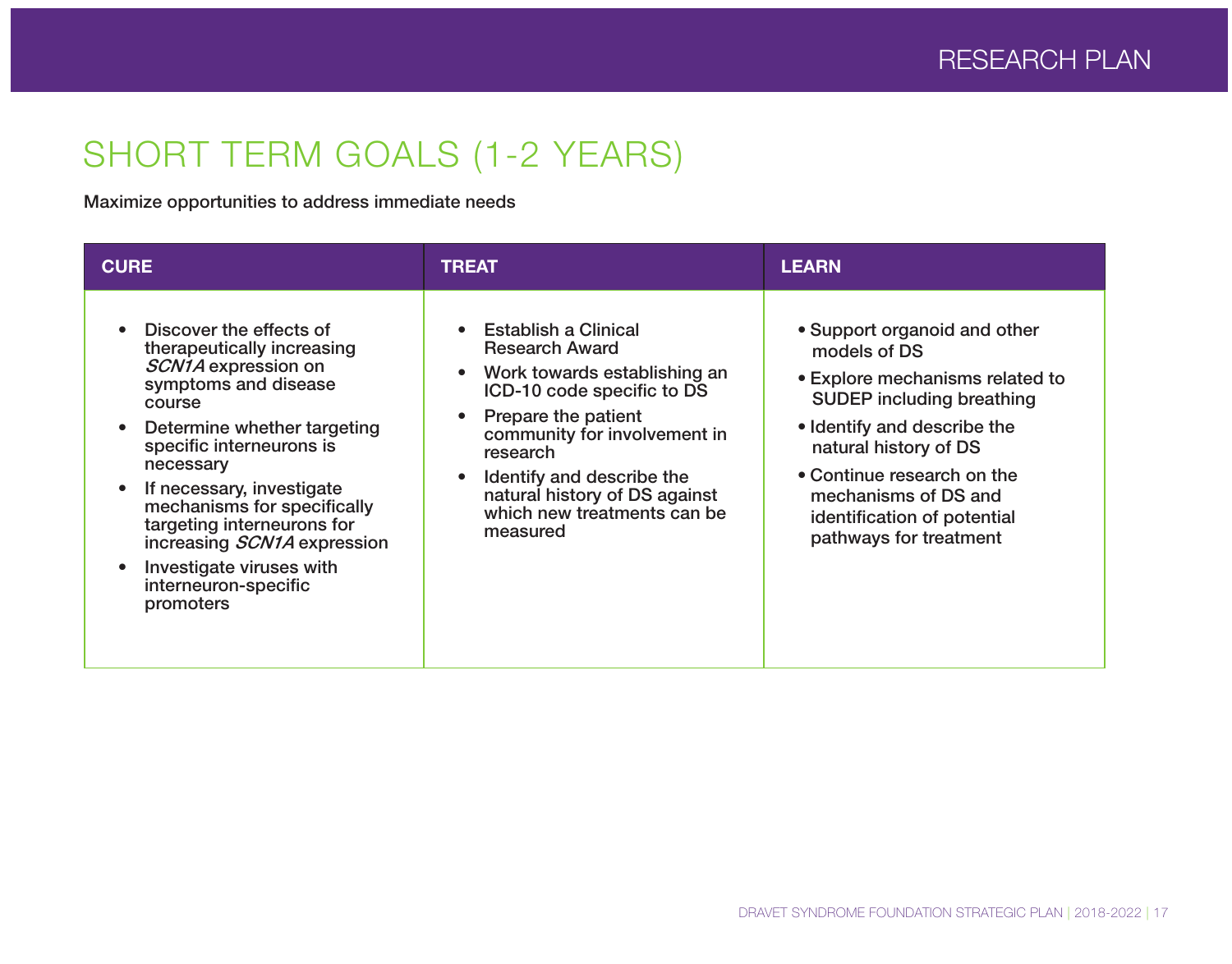## LONG TERM GOALS (3-5 YEARS)

Ready for expansion & growth

| <b>CURE</b>                                                                                                                                                                                         | <b>TREAT</b>                                                                                                                                                        | <b>LEARN</b>                                                                                                                                      |
|-----------------------------------------------------------------------------------------------------------------------------------------------------------------------------------------------------|---------------------------------------------------------------------------------------------------------------------------------------------------------------------|---------------------------------------------------------------------------------------------------------------------------------------------------|
| Target <i>SCN1A</i> upregulation to<br>interneurons<br>Explore other mechanisms of<br>increasing expression<br>Investigate gene therapy<br>techniques that may prove<br>useful in future DS studies | <b>Identify the best</b><br>interventions for seizures<br>and comorbidities<br><b>Support clinical studies</b><br>through research grants and<br>patient engagement | • Support researchers as they<br>explore new models<br>• Examine new imaging<br>techniques to assess network<br>dysfunction at the cellular level |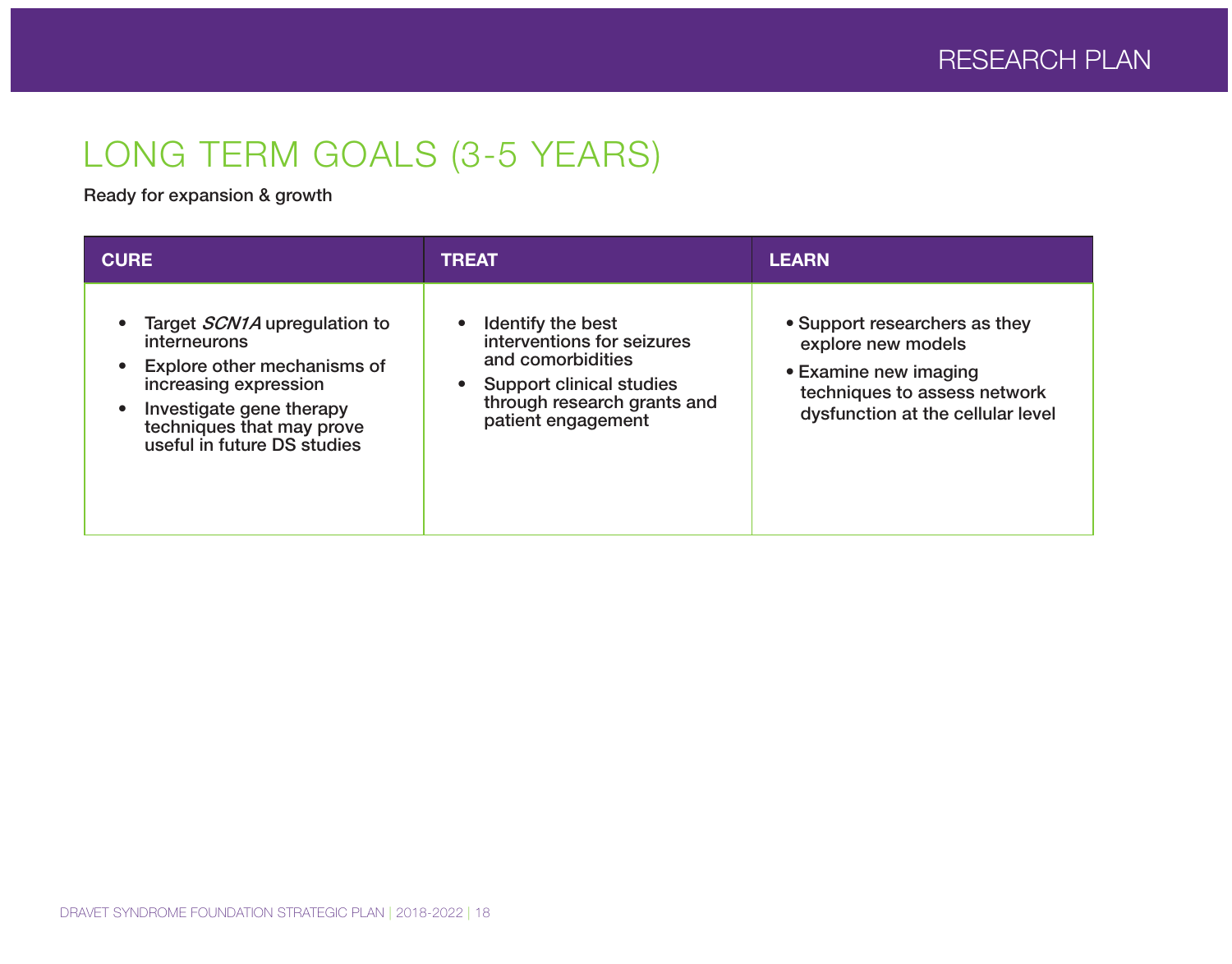

## NEXT STEPS

When families receive the news that a loved one has been diagnosed with Dravet syndrome, they are often overwhelmed, scared, and confused. DSF is taking an active role in involving our community in finding a cure, while supporting patient families impacted by Dravet syndrome.

This 5 year strategic plan report represents an evolving and changing, multiyear effort that we hope will allow us the flexibility to meet foreseen and unforeseen changes ahead of us. In order to fulfill our strategic plan, we will require support from our entire community – funding from donors, engagement with caregivers and volunteers, and disease awareness generated by those involved in the Dravet community.

There is no time to lose. As we move forward and execute the strategies outlined in this strategic plan, we urge you to give today. Whether that means you are giving of your time, talents, or money, we need YOU. Our success is due to our community support. Visit www.dravetfoundation.org to make a donation, learn about upcoming events, or join our volunteer network.

Through all of our efforts, we remain committed to achieving DSF's mission as quickly as possible and to the benefit of the Dravet community. If you have any questions, would like to offer comments, or just want to become more involved, please contact Mary Anne Meskis, DSF Executive Director, at maryanne@dravetfoundation.org.